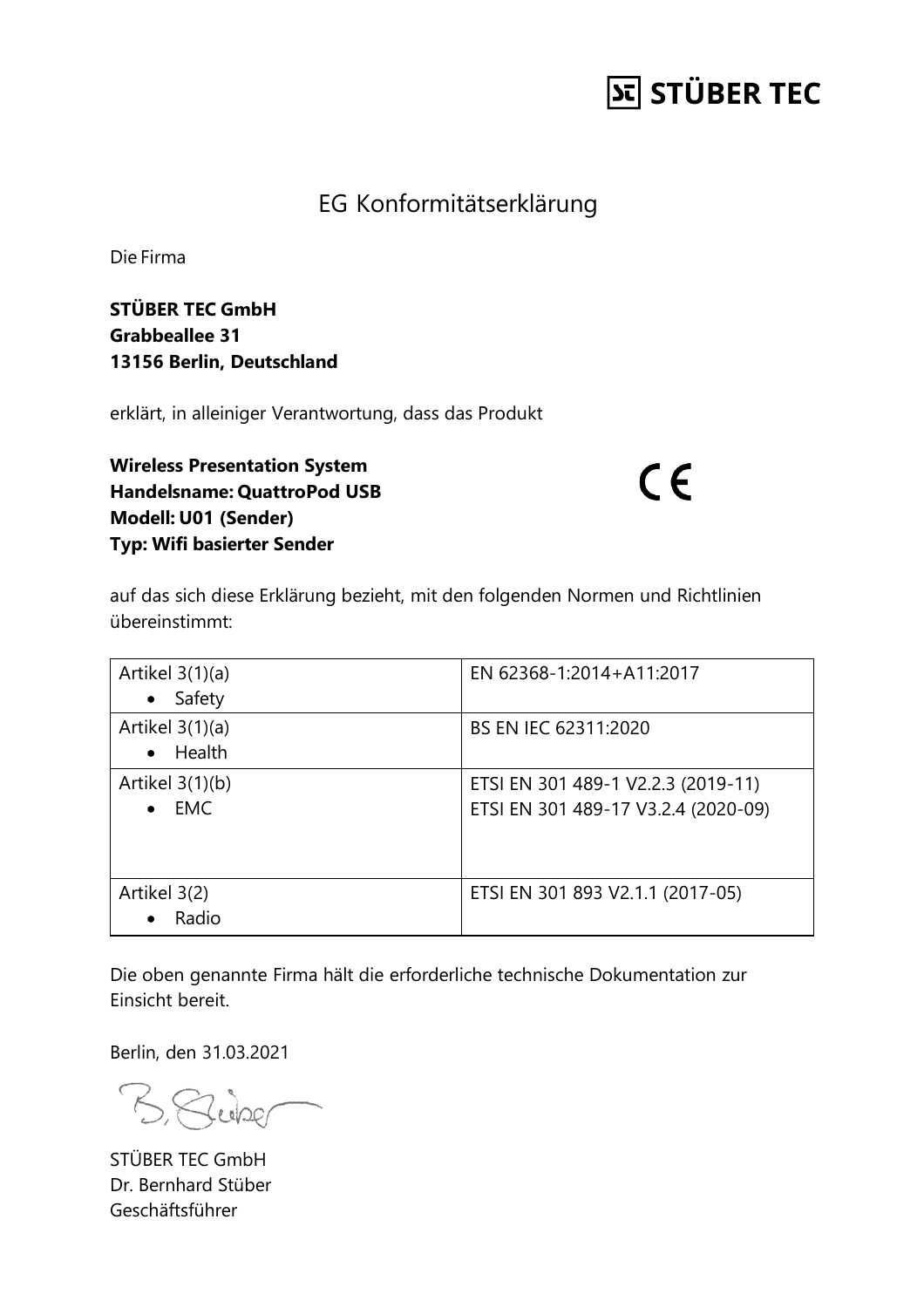## **St STÜBER TEC**

#### EC Declaration of Conformity

We, the company,

**STÜBER TEC GmbH Grabbeallee 31 13156 Berlin, Germany**

certify and declare under our sole responsibility that the apparatus:

**Wireless Presentation System Brand: QuattroPod USB Model: U01 (transmitter) Typ: Wifi-based transmitter**

 $C \in$ 

conforms with the essential requirements and other relevant provisions of the following directives and complies with the following standards applied:

| Article $3(1)(a)$<br>Safety<br>$\bullet$     | EN 62368-1:2014+A11:2017                                                  |
|----------------------------------------------|---------------------------------------------------------------------------|
| Article $3(1)(a)$<br>Health<br>$\bullet$     | BS EN IEC 62311:2020                                                      |
| Article $3(1)(b)$<br><b>EMC</b><br>$\bullet$ | ETSI EN 301 489-1 V2.2.3 (2019-11)<br>ETSI EN 301 489-17 V3.2.4 (2020-09) |
| Article 3(2)<br>Radio<br>$\bullet$           | ETSI EN 301 893 V2.1.1 (2017-05)                                          |

The technical documentation is kept at the above mentioned address open for inspection.

Berlin, 31th of March 2021

Buber

STÜBER TEC GmbH Dr. Bernhard Stüber CEO